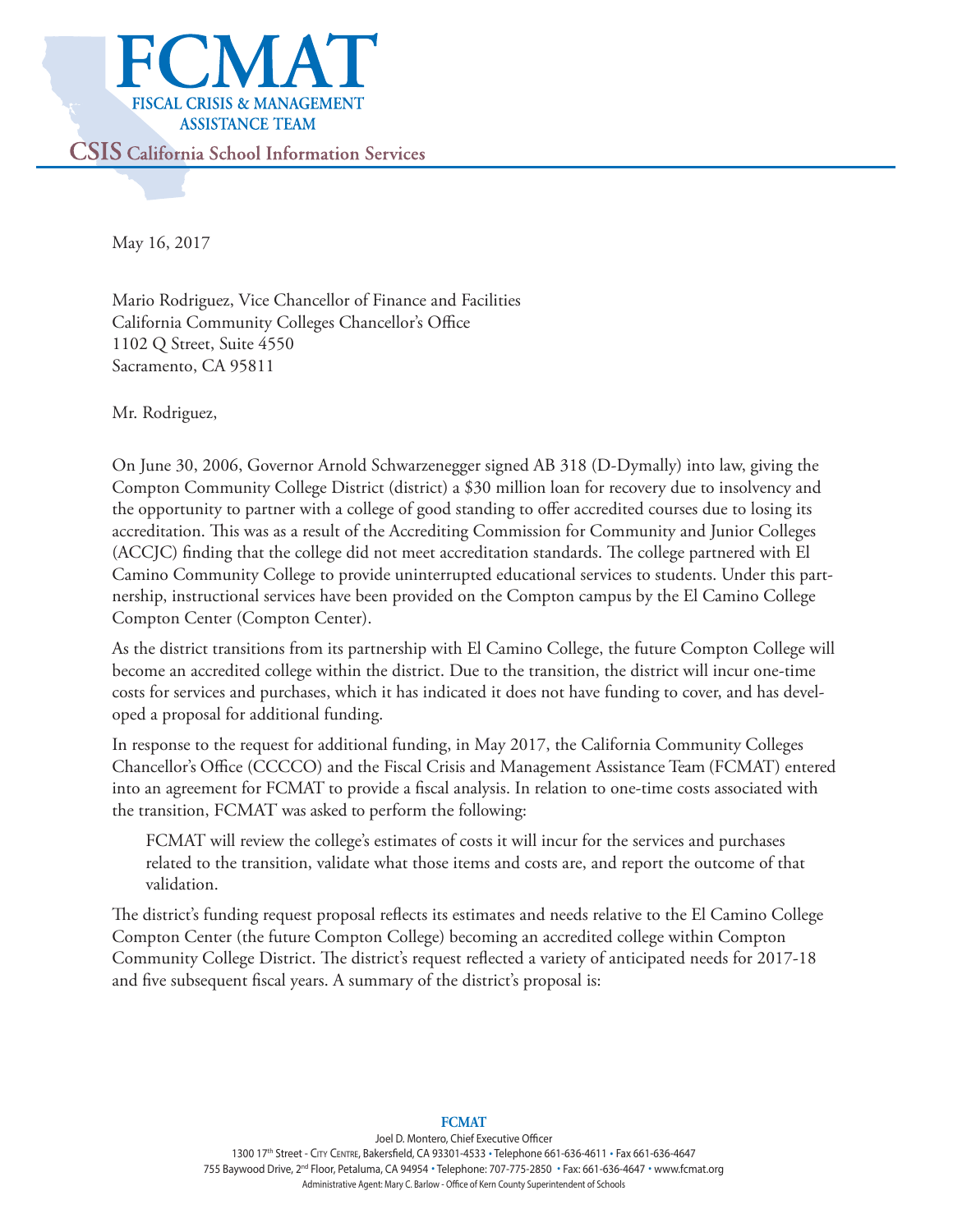| <b>District's Funding Proposal</b>                   | <b>Total Request</b> |
|------------------------------------------------------|----------------------|
| Re-establish the Personnel Commission                | 2.225.823            |
| Increase Compton Staffing for IT                     | 4,005,735            |
| <b>ERP</b> System, Total                             | 4.000.000            |
| Enrollment Outreach; Rebranding                      | 800,000              |
| Information Technology Equipment                     | 1,000,000            |
| Information Technology Maintenance/Service Contracts | 3,250,000            |
| Re-create Police Department                          | 1.000.000            |
| Total                                                | \$16,281,558         |

FCMAT, working with the Cambridge West Partnership LLC, reviewed the district's proposal, met with district administrators, and then performed an independent review to determine if the request was reasonable in terms of what could be considered one-time costs. FCMAT's work was not intended to be a comprehensive review of the district's budget; rather, the scope of work was to determine if the identified costs were reasonable and one-time in nature.

# **Summary of Findings, Observations, and Recommendations**

FCMAT reviewed the college's estimates contained in its proposal. There was also a meeting at the district to discuss the request with district administrators to gain further details.

It was not within the scope of the review for FCMAT to evaluate alternatives to reduce costs and/or to see if the college could afford such one-time costs within its normal budget.

FCMAT focused on what a reasonable cost estimate might be for these specific areas based on the team's expertise and what is considered a reasonable amount in other similar colleges. Based on this review, FCMAT believes that the amount of \$11,302,425 for one-time costs associated with the transition is accurate and within reason. The amount can be broken down as follows:

| <b>FCMAT's Revision to Compton Funding Proposal</b>            |              |  |
|----------------------------------------------------------------|--------------|--|
| Re-establish the Personnel Commission                          | 0            |  |
| Increase Compton Staffing for IT                               | 3,402,425    |  |
| ERP System, Total                                              | 4,100,000    |  |
| Enrollment Outreach; Rebranding                                | 800,000      |  |
| Information Technology Equipment (ERP related)                 | 1,000,000    |  |
| Information Technology Maintenance/Service Contracts (non-ERP) | 1,000,000    |  |
| Re-create Police Department                                    | 1,000,000    |  |
| Total                                                          | \$11,302,425 |  |

One reason that differences exist between the district's and FCMAT's amounts is that FCMAT defined the nature of one-time costs for this scope of work to be those estimated to be incurred annually through 2021-22 related to the transition. The district included costs through 2023-24.

Total differences are described below: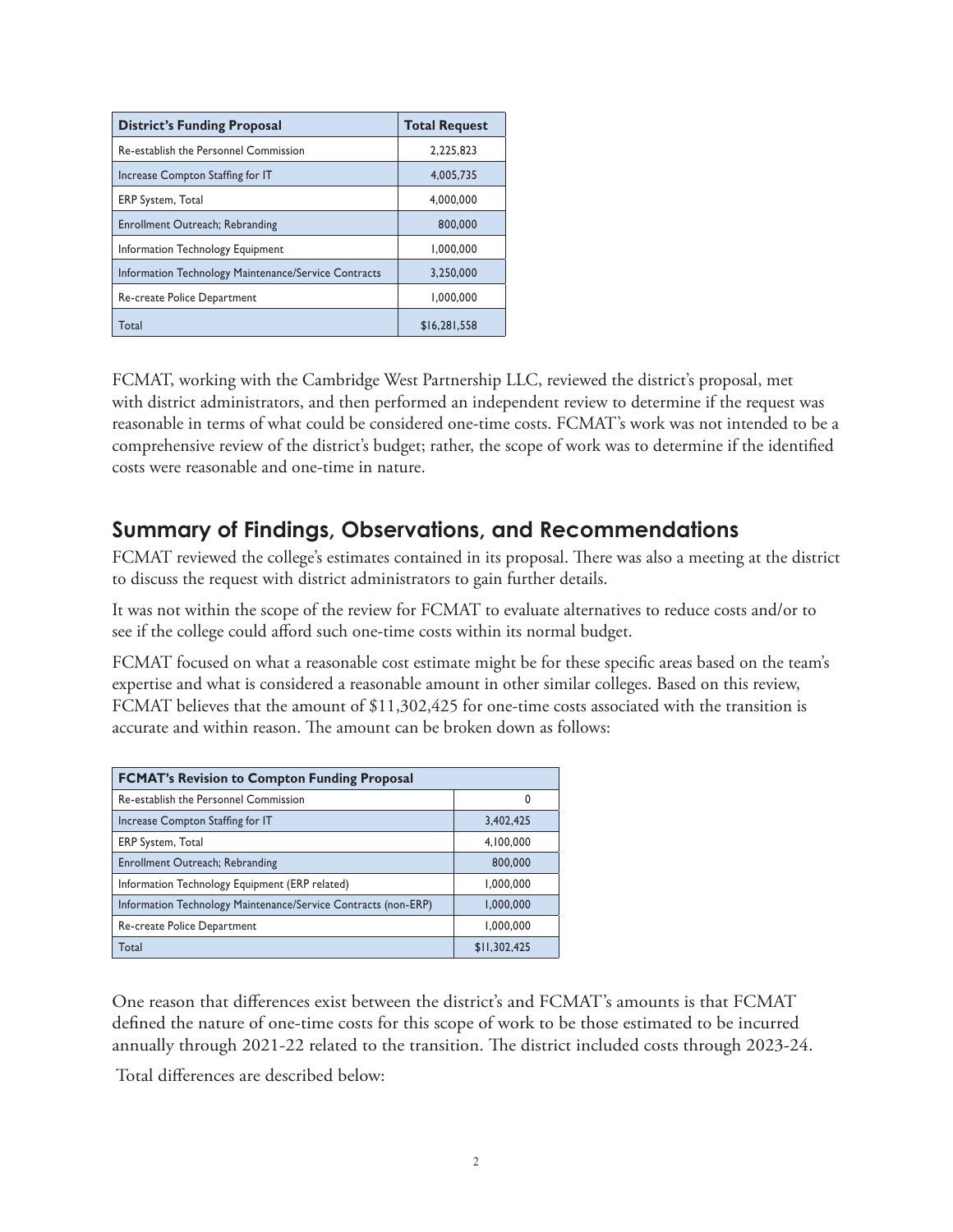# **Re-establish the Personnel Commission**

### **Total Requested: \$2,225,823**

### **FCMAT's Recommended One-Time Funding: \$0**

AB 318 suspended the authority of the Compton CCD Personnel Commission. Under AB 318, the special trustee assumed the responsibilities of the Personnel Commission and the Compton CCD chief human resources officer assumed the day-to-day operations. FCMAT recommends that the Personnel Commission remain suspended until 2029-30, as 2028-29 will be the last year a payment will be necessary to fully pay off the state \$30 million loan. At that time, the approximate \$1.1 million annual loan repayment amount can be used for various priorities, which could include supporting the Personnel Commission, or other budget funds could be identified by that time for this purpose. While FCMAT does not question the validity of the Personnel Commission itself, the recommendation to postpone the re-establishment is based on the concern that the district will have numerous priorities during the next several years while Compton College becomes accredited, and this portion of the transition does not need to immediately occur since there is already an established classified personnel recruitment and selection process that can continue until the district's loan payments end.

# **Increase Staffing for Information Technology (IT)**

### **Total Requested: \$4,005,735**

### **FCMAT's Recommended One-Time Funding: \$3,402,425**

Under the partnership with El Camino College, several of the administrative functions at the Compton Center have been provided by El Camino College, particularly information technology services. To prepare to establish an accredited Compton College within the Compton District, the district has estimated that additional staff will need to be employed in the Information Technology Department. The district identified several positions, including business analyst, database administrator, help desk supervisor, help desk technician, network support specialist, program analyst, and systems & network support manager.

FCMAT is estimating the addition of 7 FTE, which would allow the department to staff at 12.0 FTE, which was the department staffing prior to the loan. This is not to say that additional staffing is not needed or would not benefit the college. This one-time funding could at least allow the district to staff the department as it was before such significant budget cuts were made, and allow time for the ongoing costs (after four years) to be absorbed by the regular budget. Basically, this would allow staff to be positioned, trained, and in place as a new ERP system is transitioned, as well as other upgrades implemented.

# **Enterprise Resource Planning (ERP) System for Compton CCD Total Requested: \$4,000,000**

### **FCMAT's Recommended One-Time Funding: \$4,100,000**

The Compton Center and Compton CCD utilize the El Camino College ERP system for student information/registration, human resources, and for all finance-related items. The district will need to purchase an ERP system for the future Compton College. This purchase price will include technical consultants to assist the Compton CCD with development and implementation. The new system will need to be purchased before the 2019-20 year, as it is anticipated Compton College will begin registering its first students as an accredited college for the summer 2020 session. Although the district estimated \$4 million as one lump sum, FCMAT estimated the amount slightly higher, as follows: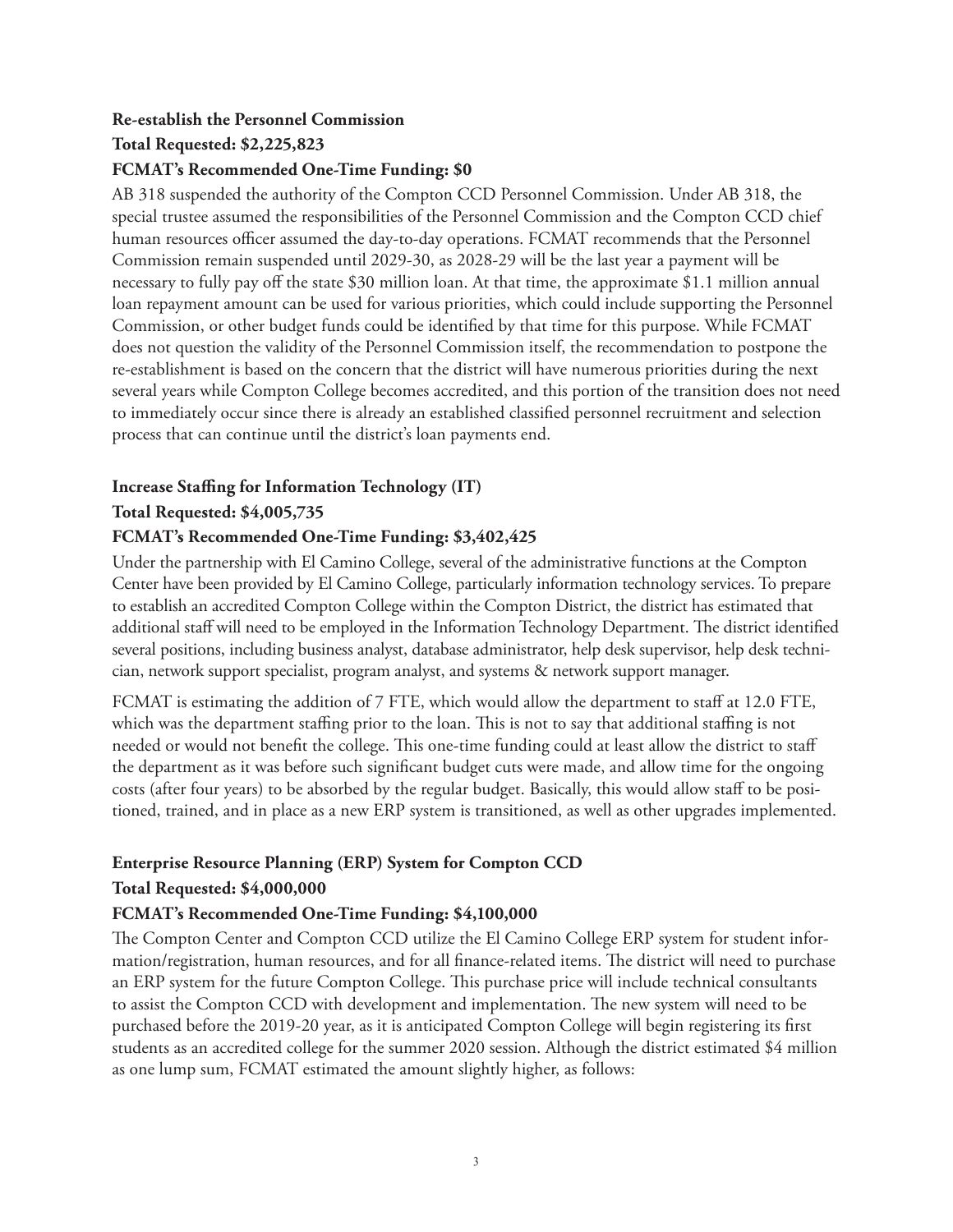| <b>ERP</b> - Initial hardware                    | 500,000     |
|--------------------------------------------------|-------------|
| ERP - Initial software license                   | 600,000     |
| ERP - Maintenance/service contracts              | 1.200.000   |
| ERP - Implementation services and staff backfill | \$1,800,000 |

#### **Enrollment Outreach; Rebranding**

#### **Total Requested: \$800,000**

#### **FCMAT's Recommended One-Time Funding: \$800,000**

As the partnership with El Camino College concludes, the future Compton College anticipates a decline in enrollment in the 2020-21 academic year. At that time, Compton College will re-register all new students in the new ERP system. Also, the college will need to rebrand/market itself to the community, change all campus signage, and develop and implement a new Compton College logo.

FCMAT concurs with the district's estimates.

### **Information Technology Equipment (ERP related)**

#### **Total Requested: \$1,000,000**

#### **FCMAT's Recommended One-Time Funding: \$1,000,000**

Compton CCD anticipates the need to purchase additional hardware equipment to support the new ERP systems at a one-time cost of approximately \$1 million to support the transition from Compton Center to Compton College.

FCMAT concurs with the district's estimates.

### **Information Technology Maintenance/Service Agreements (non-ERP related) Total Requested: \$3,250,000**

#### **FCMAT's Recommended One-Time Funding: \$1,000,000**

Under the current partnership, El Camino College provides the service agreements for student systems, such as the student information system, learning management system, and several others. Compton CCD anticipates this cost to be \$650,000 a year beginning in the 2019-20 year. FCMAT is recommending a lesser amount due to a number of these costs being included in the ERP system estimate.

#### **Police Services**

#### **Total Requested: \$1,000,000**

#### **FCMAT's Recommended One-Time Funding: \$1,000,000**

Compton CCD has a separate contract with El Camino College for police services at the Compton Center and pays approximately \$1.5 million annually for this service. Once the partnership with El Camino College has concluded, Compton CCD intends to operate its police department again, anticipating the one-time cost for the transfer of the officers, equipment, supplies, and communication equipment to be \$1 million.

FCMAT concurs with the district's estimates.